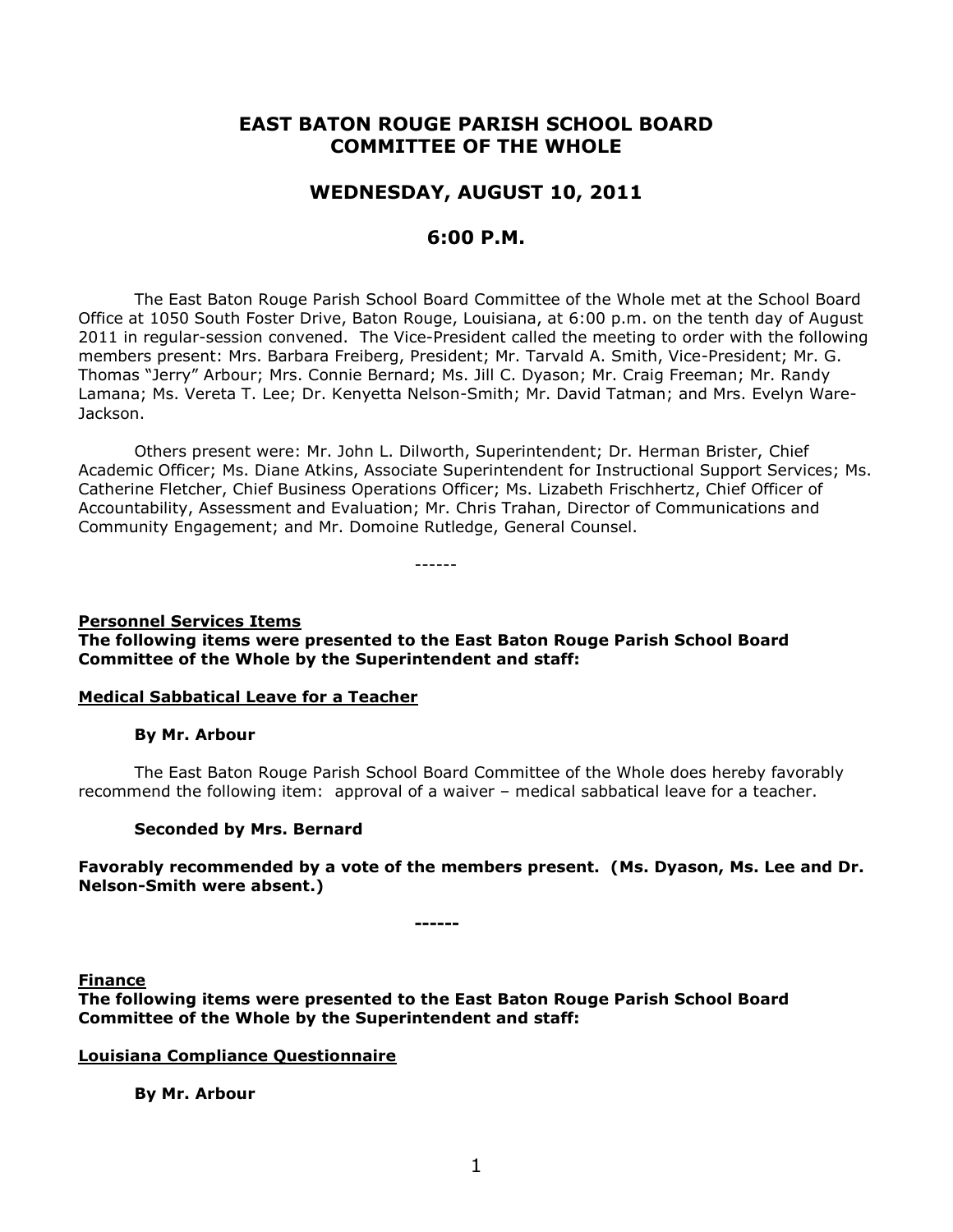The East Baton Rouge Parish School Board Committee of the Whole does hereby favorably recommend the following item: approval of the Louisiana Compliance Questionnaire as required for the financial audit of the East Baton Rouge Parish School System.

#### **Seconded by Mr. Lamana**

## **Favorably recommended by a vote of the members present. (Ms. Dyason, Ms. Lee and Dr. Nelson-Smith were absent.)**

**------**

## **2012 Health Care Plan and Ancillary Benefit Plan**

#### **By Mrs. Bernard**

The East Baton Rouge Parish School Board Committee of the Whole does hereby favorably recommend the following item for consideration at the Special School Board Meeting on August 10, 2011: approval of the 2012 East Baton Rouge Parish School System Health Care Plan and Ancillary Benefit Plan recommendations from Mercer Human Resources Consulting.

#### **Seconded by Mr. Freeman**

**The vote on the motion was as follows:**

| Yeas: $(7)$    | Mr. Arbour, Mrs. Bernard, Mr. Freeman, Mrs. Freiberg, Mr.<br>Lamana, Mr. Tatman, and Mrs. Ware-Jackson |
|----------------|--------------------------------------------------------------------------------------------------------|
| Nays: $(1)$    | Mr. Smith                                                                                              |
| Abstained: (0) | <b>None</b>                                                                                            |
| Absent: (3)    | Ms. Lee, Dr. Nelson-Smith, and Ms. Dyason                                                              |

**The motion was favorably recommended.**

#### **Proposed 2011-2012 Budget and Grant Application for Title X McKinney-Vento Funds**

**------**

#### **By Mr. Lamana**

The East Baton Rouge Parish School Board Committee of the Whole does hereby favorably recommend the following item: approval of the Proposed 2011-2012 Budget and Grant Application for Title X McKinney-Vento funds.

#### **Seconded by Mr. Tatman**

**Favorably recommended by a vote of the members present. (Ms. Dyason, Ms. Lee and Dr. Nelson-Smith were absent.)**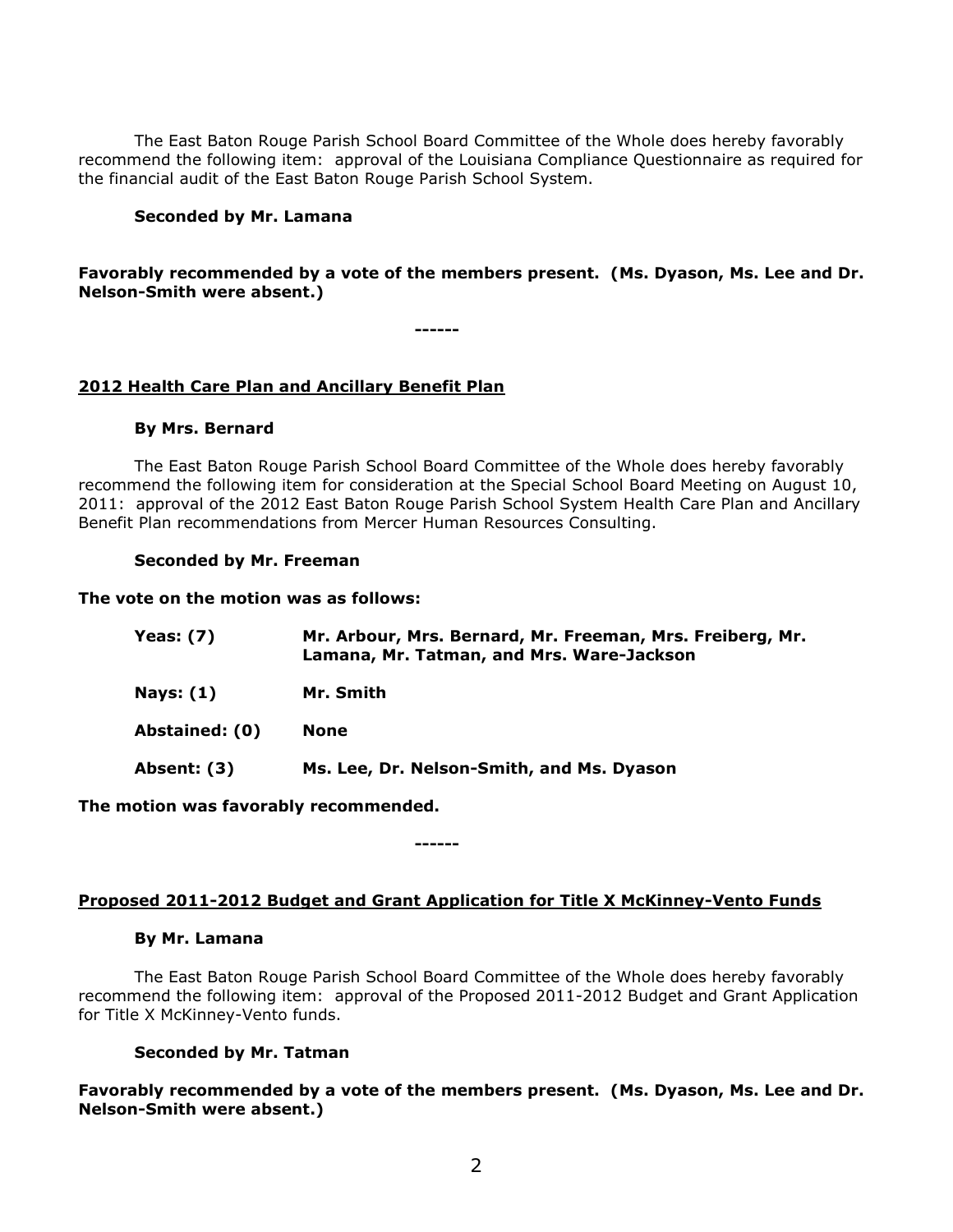## **Amendment to the Education Excellence Fund Investment Agreement**

#### **By Mr. Lamana**

The East Baton Rouge Parish School Board Committee of the Whole does hereby favorably recommend the following item: authorization to amend the Education Excellence Fund Investment Agreement.

#### **Seconded by Mrs. Bernard**

**Favorably recommended by a vote of the members present. (Ms. Dyason, Ms. Lee and Dr. Nelson-Smith were absent.)**

**------**

**------**

## **Renewal of Contract**

#### **By Mr. Lamana**

The East Baton Rouge Parish School Board Committee of the Whole does hereby favorably recommend the following item: approval of a renewal contract between the East Baton Rouge Parish School Board and Unemployment Compensation Control Systems, L.L.C. (UCCS) for a period of two (2) years beginning July 1, 2011, through June 30, 2013.

#### **Seconded by Mr. Tatman**

#### **Discussion followed.**

#### **The following substitute motion was made.**

#### **By Mr. Arbour**

Resolved, that, the East Baton Rouge Parish School Board Committee of the Whole does hereby recommend the following: authorization for staff to issue a Request for Proposal (RFP) to seek an outside firm that provides Workman's Compensation services.

#### **Seconded by Mrs. Freiberg**

#### **Discussion followed. The following amendment was made to the substitute motion:**

#### **By Mr. Arbour**

Resolved, that, the East Baton Rouge Parish School Board Committee of the Whole does hereby recommend the following: authorization for staff to issue a Request for Proposal (RFP) to seek an outside firm that provides Workman's Compensation services. The school system will continue to pay Unemployment Compensation Control Systems, L.L.C. (UCCS) on a month to month basis until the process is complete.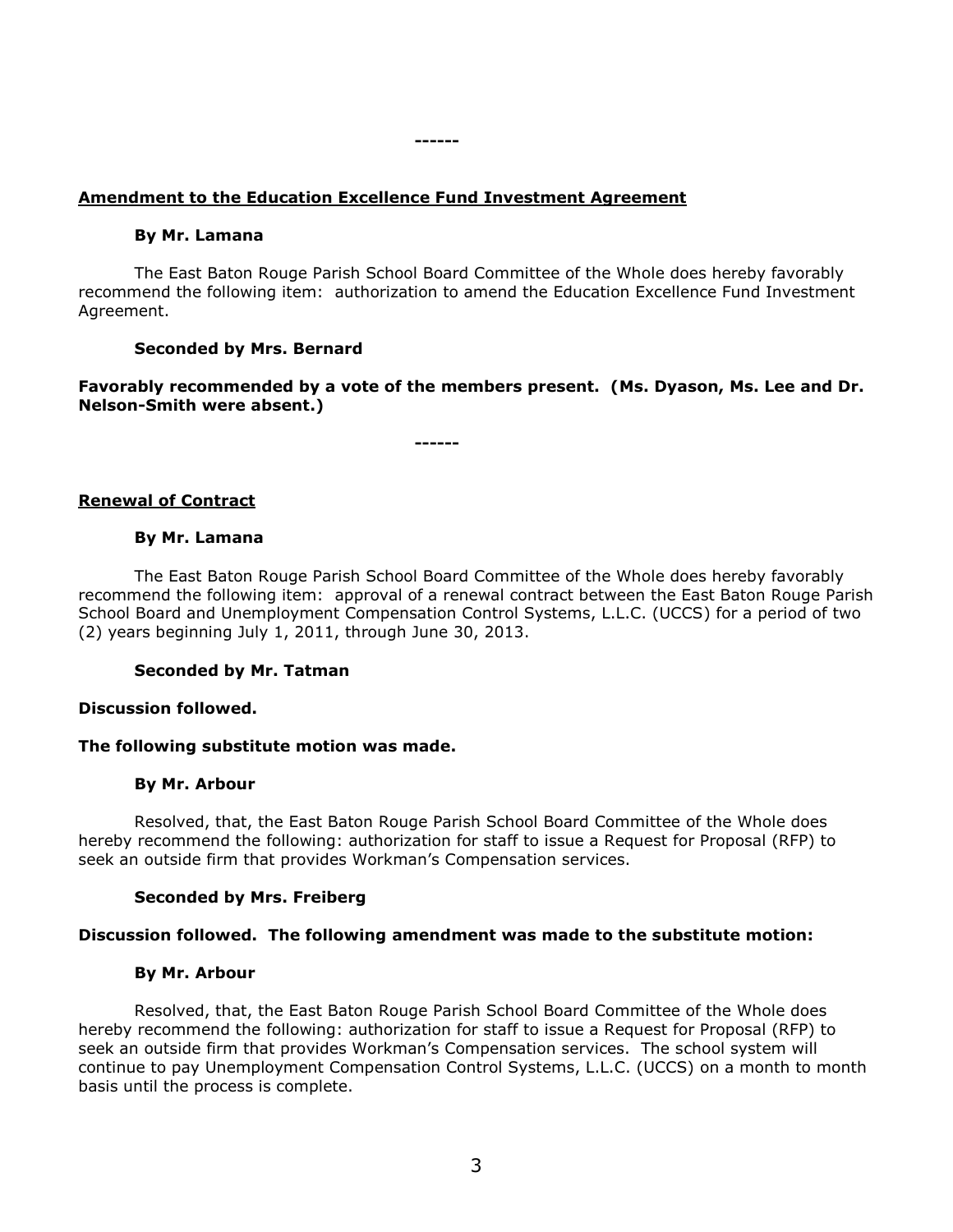## **Seconded by Mrs. Freiberg**

## **Discussion followed.**

## **Mr. Arbour withdrew his original substitute motion and amendment and the seconder agreed.**

## **The following substitute motion was made:**

## **By Mr. Arbour**

Mr. Arbour moved to send the items to the full East Baton Rouge Parish School Board without a favorable recommendation.

## **Seconded by Mrs. Freiberg**

## **Favorably recommended by a vote of all the members.**

**------**

## **2011-2012 Radio Training Program (RTP) Budget**

## **By Mrs. Bernard**

The East Baton Rouge Parish School Board Committee of the Whole does hereby favorably recommend the following item: approval of the proposed 2011-2012 Radio Training Program (RTP) Budget.

## **Seconded by Mr. Freeman**

## **Favorably recommended by a vote of all the members.**

**------**

## **2011-2012 Child Nutrition Program Budget**

## **By Mr. Freeman**

The East Baton Rouge Parish School Board Committee of the Whole does hereby favorably recommend the following item: approval of the proposed 2011-2012 Child Nutrition Program Budget for the East Baton Rouge Parish School System.

## **Seconded by Ms. Dyason**

## **Favorably recommended by a vote of all the members.**

**------**

## **Proposed 2011-2012 Tax Plan Budgets for Propositions 2 and 3**

**By Mr. Arbour**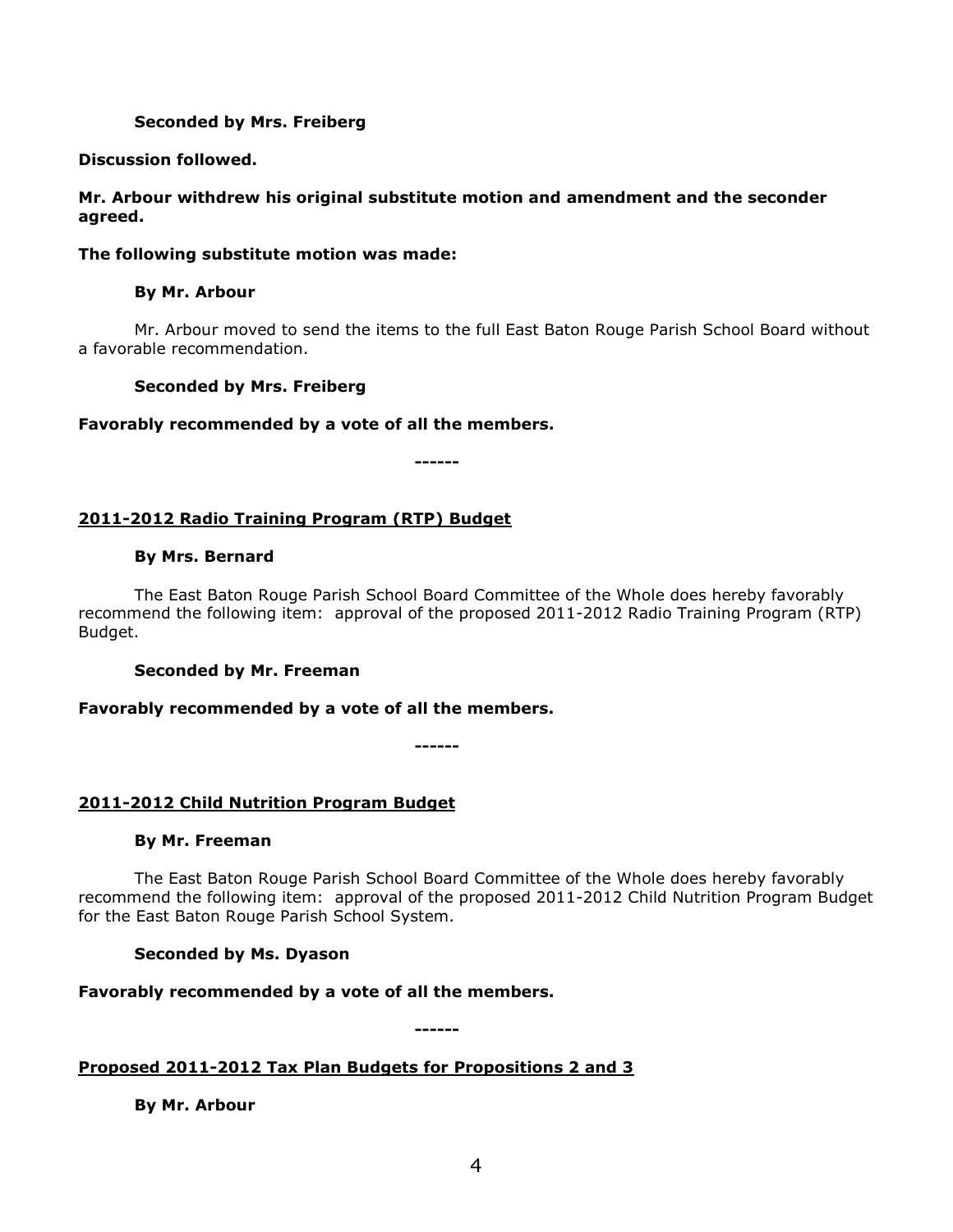The East Baton Rouge Parish School Board Committee of the Whole does hereby favorably recommend the following item: approval of the proposed 2011-2012 Tax Plan Budgets for Propositions 2 and 3.

#### **Seconded by Mrs. Ware-Jackson**

**Favorably recommended by a vote of all the members.**

**------**

## **Instructional/Pupil Services Items**

**The following items were presented to the East Baton Rouge Parish School Board Committee of the Whole by the Superintendent and staff:**

## **Grants**

## **By Dr. Nelson-Smith**

The East Baton Rouge Parish School Board Committee of the Whole does hereby favorably recommend the following items: approval of the following grants under \$50,000.00: a) Louisiana Foreign Language Teachers Association (LFLTA) Mini-Grant in the amount of \$500.00. (Recipient: Ms. Genedi Shamburger, French Teacher, Woodlawn High School) – No formal presentation needed; and b) Laura Bush Foundation for America's Libraries Grant. (Recipients: Ms. Terry Thibodeaux, Librarian, Mayfair Middle School - \$5,000.00 and Ms. Sheila Brock, Librarian, The Dufrocq School - \$2,500.00).

## **Seconded by Ms. Lee**

## **Favorably recommended by a vote of all the members.**

**------**

## **Information Only Item**

## **By Mr. Tatman**

The East Baton Rouge Parish School Board Committee of the Whole does hereby defer this item until the next regularly scheduled School Board Meeting on August 18, 2011: accountability update.

## **Seconded by Mrs. Bernard**

## **Favorably recommended by a vote of all the members.**

**------**

**Other Items**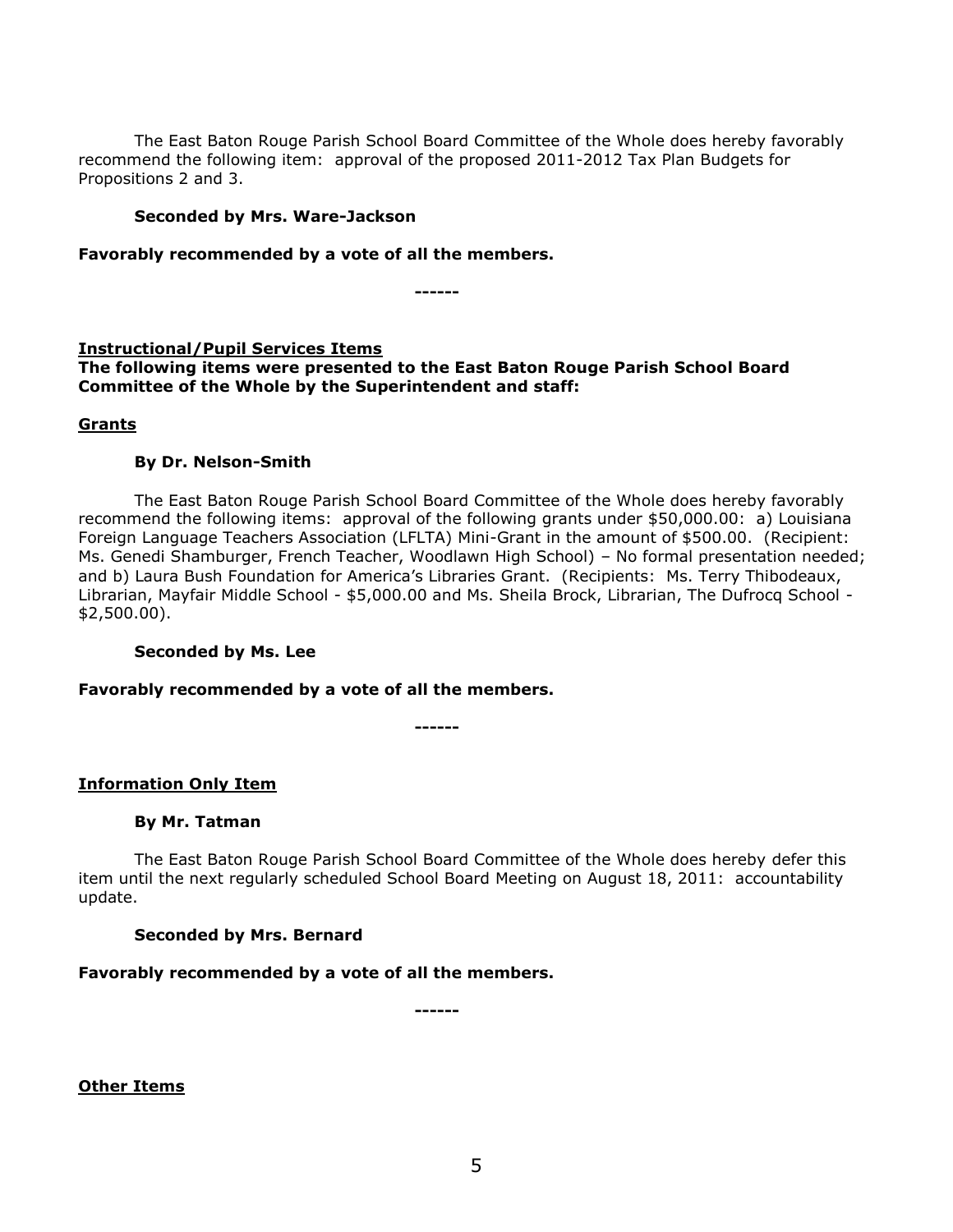**The following items were presented to the East Baton Rouge Parish School Board Committee of the Whole by the Superintendent and staff:**

## **Finalize Agreement for Professional Services Related to School Bus Safety Program**

## **By Mr. Arbour**

The East Baton Rouge Parish School Board Committee of the Whole does hereby favorably recommend the following item: authorization for the Superintendent and General Counsel, with the approval of Board leadership, to finalize an agreement for professional services related to the School Bus Safety Program, a Cooperative Endeavor Agreement with the City of Baton Rouge, and a Cooperative Endeavor Agreement with the Sheriff of East Baton Rouge Parish and to report the final agreements to the full Board upon completion.

## **Seconded by Mr. Lamana**

**The vote on the motion was as follows:**

| <b>Yeas: (10)</b>       | Mr. Arbour, Mrs. Bernard, Mrs. Dyason, Mr. Freeman, Mrs.<br>Freiberg, Mr. Lamana, Ms. Lee, Dr. Nelson-Smith, Mr. Smith, and<br>Mrs. Ware-Jackson |
|-------------------------|--------------------------------------------------------------------------------------------------------------------------------------------------|
| Nays: $(1)$             | Mr. Tatman                                                                                                                                       |
| Abstatator $\mathbf{A}$ | $\mathbf{M}$ $\mathbf{M}$                                                                                                                        |

**Abstained: (0) None**

**Absent: (0) None**

**The motion was favorably recommended.**

**------**

## **Finalize Cooperative Endeavor Agreement**

## **By Mr. Tatman**

The East Baton Rouge Parish School Board Committee of the Whole does hereby favorably recommend the following item: authorization for the Superintendent and General Counsel, with the approval of Board leadership, to finalize a Cooperative Endeavor Agreement with the State of Louisiana, Division of Administration regarding acquisition of the old Louisiana School for the Visually Impaired and a Cooperative Endeavor Agreement with the City/Parish of Baton Rouge, East Baton Rouge Sheriff's Office and the East Baton Rouge Parish District Attorney's Office and to report the final agreements to the full Board upon completion.

## **Seconded by Mrs. Bernard**

## **Favorably recommended by a vote of all the members.**

**------**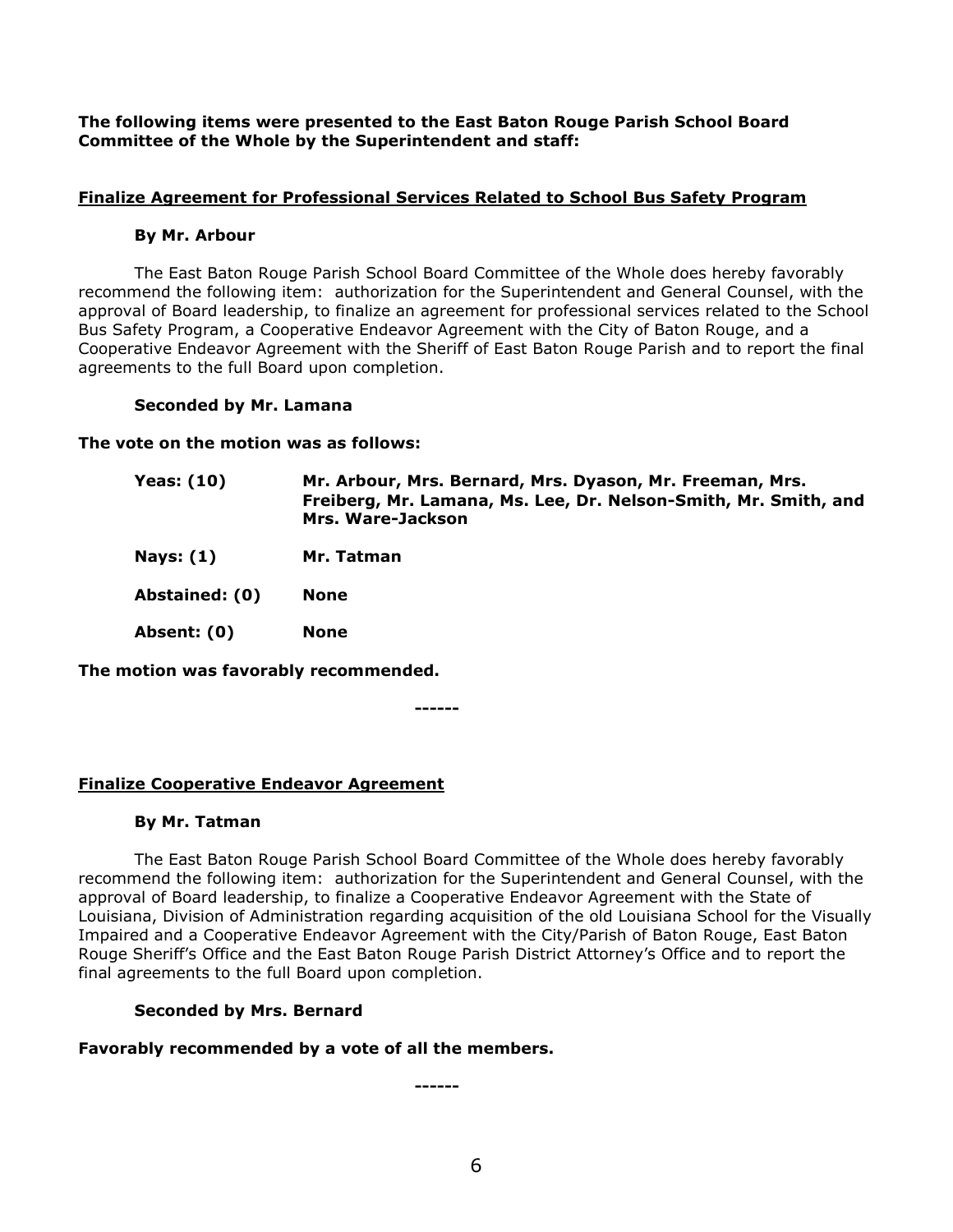## **Resolution**

## **By Mrs. Freiberg**

The East Baton Rouge Parish School Board Committee of the Whole does hereby favorably recommend the following item: approval of a Resolution requesting the State Board of Elementary and Secondary Education (BESE) to waive the minimum student population requirement provided for in BESE Bulletin 741, Section 505 B1 as it relates to the selection of a new Superintendent of Schools.

## **Seconded by Mr. Arbour**

#### **Favorably recommended by a vote of all the members.**

**------**

## **Professional Services Contract**

#### **By Mr. Arbour**

The East Baton Rouge Parish School Board Committee of the Whole does hereby favorably recommend the following item: approval of a professional services contract between the East Baton Rouge Parish School Board and Mary McDaniel.

#### **Seconded by Mr. Lamana**

#### **The vote on the motion was as follows:**

| Yeas: (10) | Mr. Arbour, Mrs. Bernard, Mrs. Dyason, Mr. Freeman, Mrs.       |
|------------|----------------------------------------------------------------|
|            | Freiberg, Mr. Lamana, Ms. Lee, Mr. Smith, Mr. Tatman, and Mrs. |
|            | Ware-Jackson                                                   |
|            |                                                                |

**Nays: (1) Dr. Nelson-Smith** 

**Abstained: (0) None**

**Absent: (0) None**

**The motion was favorably recommended.**

**------**

#### **Agreement**

#### **By Ms. Lee**

The East Baton Rouge Parish School Board Committee of the Whole does hereby favorably recommend the following item: approval of an agreement between the East Baton Rouge Parish School Board and Renaissance Learning, Inc.